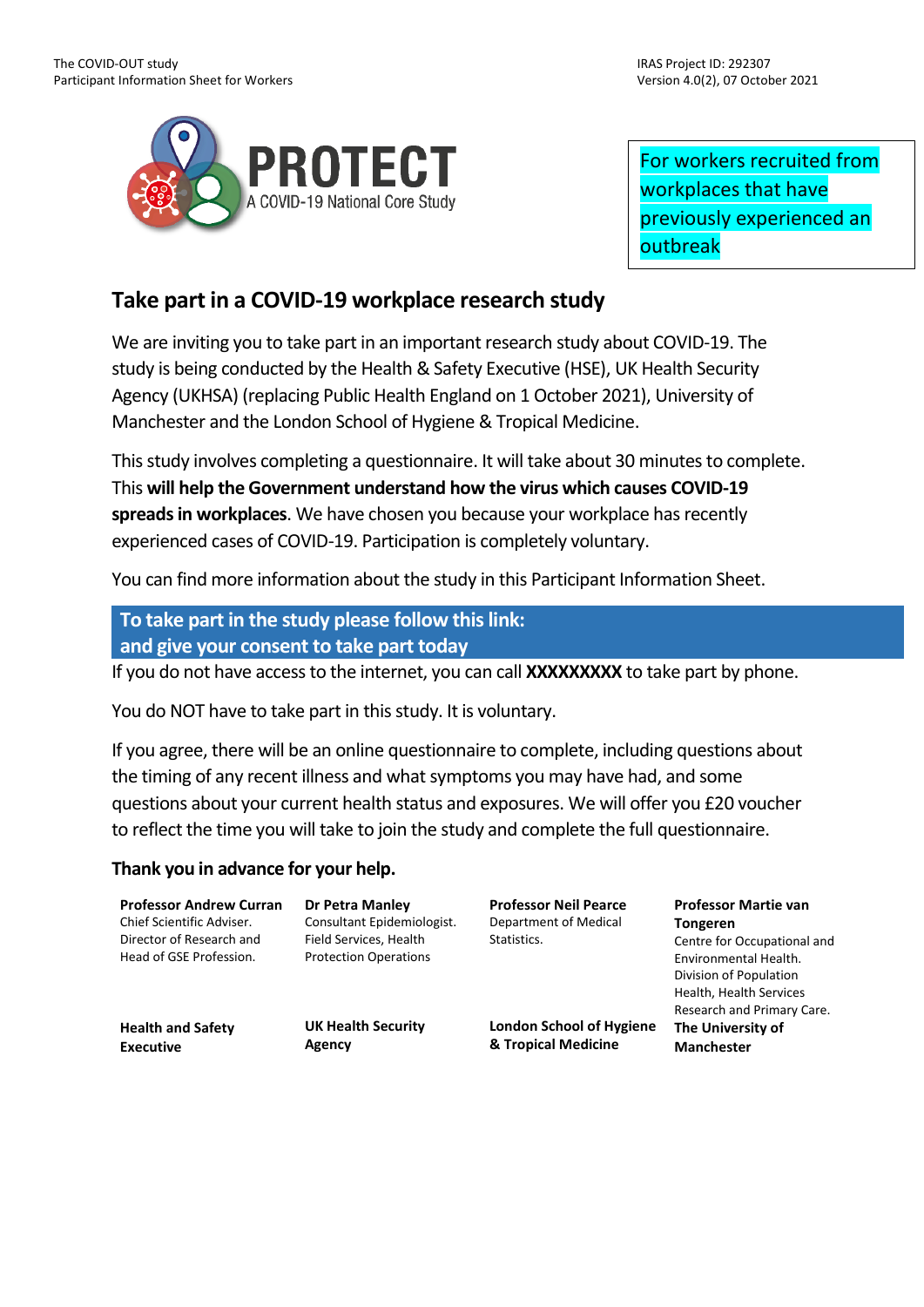# **Participant Information Sheet for Workers**

## **The COVID-OUT Study**

COVID-19 Outbreak investigation to Understand Transmission

We'd like to invite you to take part in our research study. It is funded by the UK Government as part of a larger research programme called the PROTECT COVID-19 National Core Study on transmission and environment. The research will be carried out by the Health & Safety Executive (HSE), UK Health Security Agency (UKHSA) (replacing Public Health England on 1 October 2021), University of Manchester and the London School of Hygiene & Tropical Medicine.

COVID-OUT webpag[ehttps://sites.manchester.ac.uk/covid19-national-project/rapid-investigation-of](https://sites.manchester.ac.uk/covid19-national-project/rapid-investigation-of-outbreaks-and-evidence-synthesis/)[outbreaks-and-evidence-synthesis/](https://sites.manchester.ac.uk/covid19-national-project/rapid-investigation-of-outbreaks-and-evidence-synthesis/)

You do NOT have to take part in this study. It is voluntary.

However, we hope that you will agree to take part, as the information you provide will help us to understand more about COVID-19 infection and how it can spread in the workplace. Before you decide, please read this information sheet, because it describes what we want to do, and what we will ask you to do if you volunteer.

### **What is the purpose of the study?**

This study will help us understand how the virus spreads in workplaces and will help us to make them safe. To do this, we need to collect information from you and your workplace to see if this can help us to know how and why "outbreaks" happen at work, and what we could do to reduce the risk of the virus being transmitted.

#### **How will we carry out this study?**

Your workplace has been chosen because it has experienced an increased number of COVID-19 cases. The local Health Protection Team (HPT) and UK Health Security Agency (UKHSA) may have already collected information as part of their outbreak investigations. For our research study, we would like to collect some additional information from you, and to seek your agreement for us to have access to your previous COVID virus test results. The extra information we would like you to volunteer to provide will include your health and the nature of your work.

## **What would I need to do if I volunteered for this study?**

During an approximately six-week study period, you will be asked to do the following:

- o Complete an online questionnaire. This includes questions about your living and working conditions, method of travel to work, the contact you have had with other people, if you've used any face covering, and infection control practices
- o Provide your consent for the study to obtain your COVID virus test results and the virus genomic analysis results, where available, from the national COVID test databases.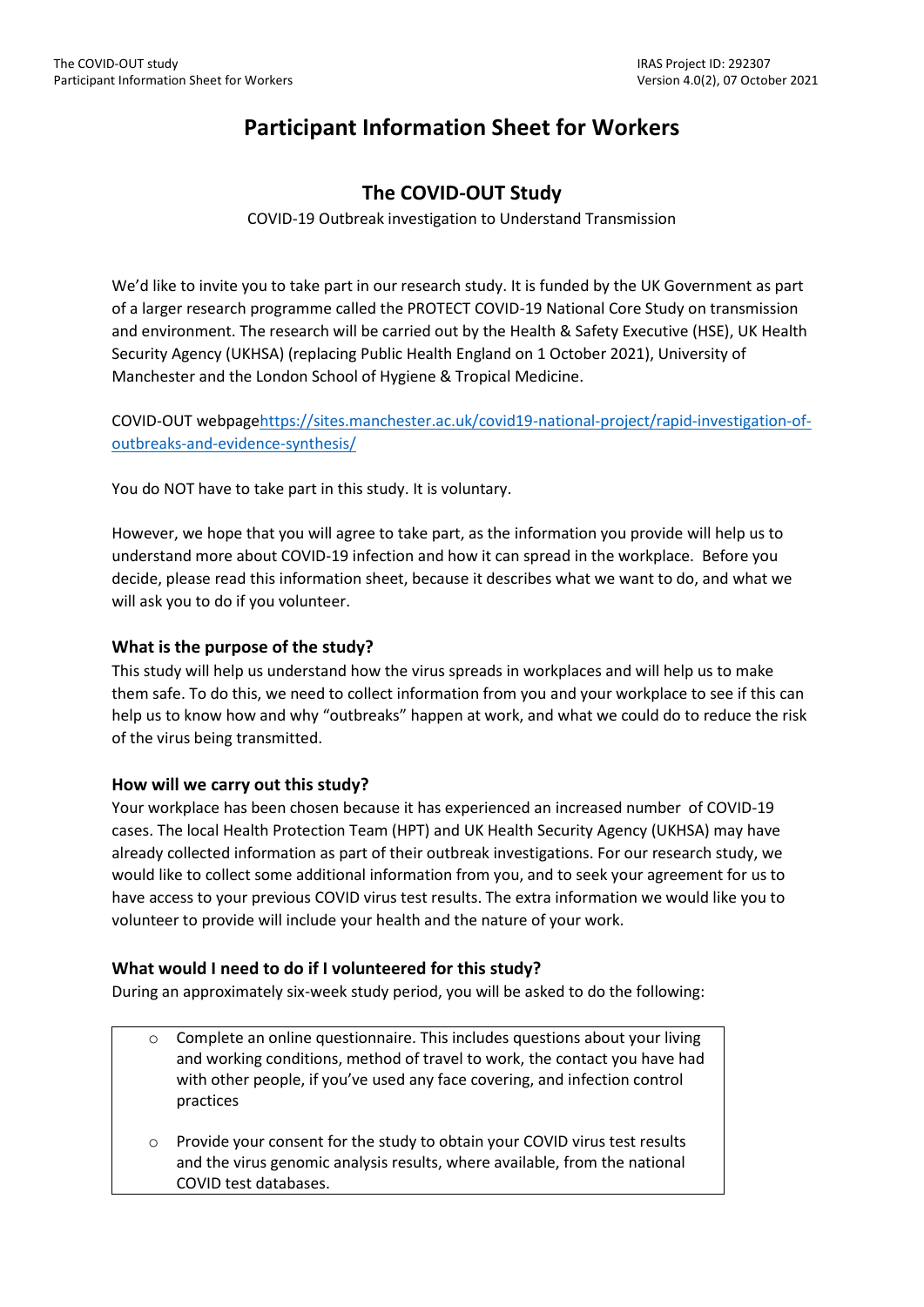We will never use your test results in a way that identifies you personally.

#### **Why have I been invited?**

We are asking you to help us in this research because there may be a cluster/outbreak of COVID-19 at your workplace in the past. We are asking all workers who have worked during the period of an increased number of COVID-19 cases at your workplace to take part.

#### **Do I have to take part?**

No, it is your choice to take part. It is voluntary.

Anyone who takes part may withdraw from the study at any time without giving a reason and without any consequences. Any information collected from you before withdrawal will still be used in the analysis and write up of the findings.

### **Are there any possible disadvantages or risks from taking part?**

None identified.

#### **What are the possible benefits of taking part?**

Everyone helping with this research will help us to work out how to stop the spread of the virus, and how to make workplaces more COVID-secure. This will help keep businesses open whilst keeping people healthy and safe.

To thank you for your participation, you will be able to claim a £20 "one4all" voucher once you complete the consent form and the questionnaire. The voucher is redeemable at [www.one4alldigital.com.](http://www.one4alldigital.com/)

The electronic voucher can be used online or converted into cards so it can be used on the high street. The electronic or card voucher is redeemable at most high street retailers ie: Boots, B&Q, Argos, H&M, John Lewis, M&S, ODEON cinema, TK max and many more.

#### **Will my information be kept confidential?**

We will treat any information you provide, or any health information sent to the study team as strictly confidential. Your personal data will be protected by the Data Protection Act 2018, and the General Data Protection Regulations. HSE is the sponsor for this study based in Great Britain and will be using information from you to undertake this study.

HSE and UKHSA are joint data controllers for this study, which means that HSE and UKHSA are both responsible for looking after your information and using it properly. The flow of your personal data through the study is summarised in the chart on the next page and is described in more detail below.

Authorised staff of the UKHSA/HSE field study team will have access to personal data to enable them to collect the research data. **No other personal information you provide to us as part of this research study, including answers to questionnaires will be shared with your employers.**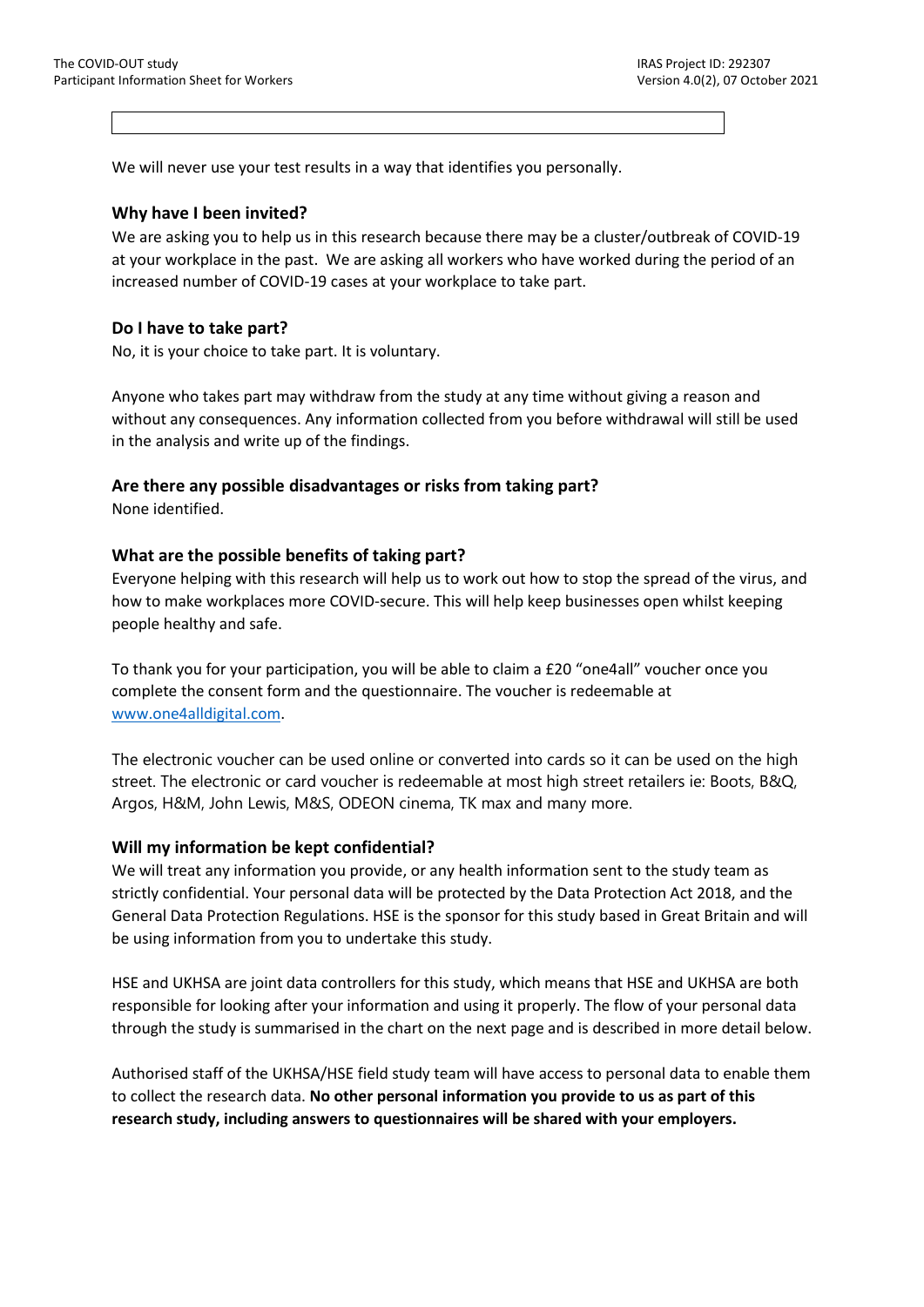Members of the UKHSA/HSE team will be able to access your personal information, including your name, date of birth, and contact information during the study. The team at UKHSA will use this information to link together your COVID virus test results with data collected as part of the online questionnaires and other information about your workplace. The team at UKHSA will also use this information to link any test results your employer or national COVID test databases may already hold. Pseudo-anonymised data will be shared with the wider research team for research purposes. Any information about you will have a study identification (ID) number on it instead of your name when shared with the study team. Only UKHSA/HSE field study team will know what your study ID number is and have the system in place to keep this secure. UKHSA will keep identifiable information about you for 1 to 3 years after the study has finished.



## **Flow of your data through the study**

As this study is a component of the National Core Study programme on COVID-19 Transmission and the Environment, we will make the anonymised data from this study available through the Trusted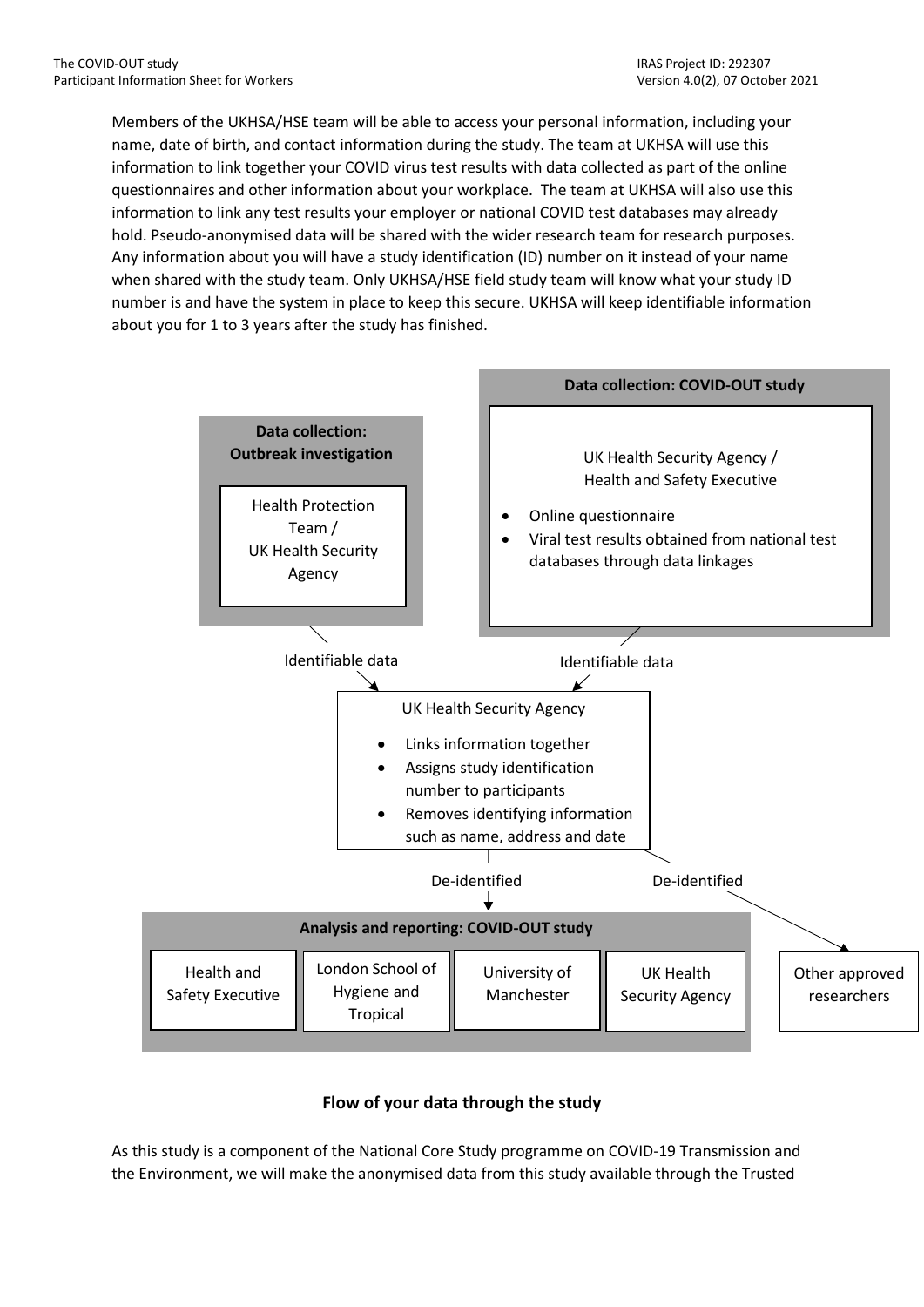Research Environments (TREs). This is provided by another National Core Study programme on Data and Connectivity to support COVID-19 research, which will help to answer immediate operational and policy needs.

**You cannot be identified from any results of the research.** The findings from the study, such as in reports and scientific papers, will be put into the public domain to help others. All published data will be anonymised, and no study participants will be identified from any reports produced as part of this study.

This research is being conducted as a task carried out in the public interest (GDPR Article 6(1)(e). Health information is a special category of data that we are processing for reasons of public interest in the area of public health (GDPR Article 9(2)(i) and archiving, research and statistical purpose (GDPR Article 9(2)(j). Your rights to access, change or move your personal information may be limited, as we need to manage your information in specific ways in order for the research to be reliable and accurate. You can find out more about how we use your information by contacting the study team using the details at the end of the sheet, or from HSE's and UKHSA's (managed through NHS England) published Privacy Policy Information:

<https://www.hse.gov.uk/privacy.htm> [NHS England » NHS England's privacy notice](https://www.england.nhs.uk/contact-us/privacy-notice/)

#### **Can I consent to a part of this study only?**

We would ideally like you to take part in all parts of the study. However, if you would prefer not to take part in some parts of this study, then you can indicate this preference on the consent form. You can, of course, discuss any questions or concerns you have with one of the research team before signing the consent form. Signing up is your choice, you can change your mind and withdraw at any time, without giving a reason.

#### **What if there is a problem?**

If you have a concern about any aspect of this study, you should speak to the study team who will do their best to answer your questions (see contact details at the end of the sheet). If you are still unhappy, they will advise you on how to make a formal complaint.

#### **Who has reviewed the study?**

This study has been reviewed and given favourable opinion by the North East NHS Research Ethics Committee (reference 20/NE/0282). The role of the committee is to protect the interests of study participants.

#### **How do I take part in the study?**

If you want to go ahead and take part in the study, please follow the link xxxxxxxxx which will take you to a consent form and the study questionnaire.

You do not have to carry on taking part in this study. You can simply change your mind and remove your contact details, or information provided to the study team, at any time.

Please telephone or email the study team if you have any questions or want to talk to someone about this study. The main contact details are at the end of this sheet.